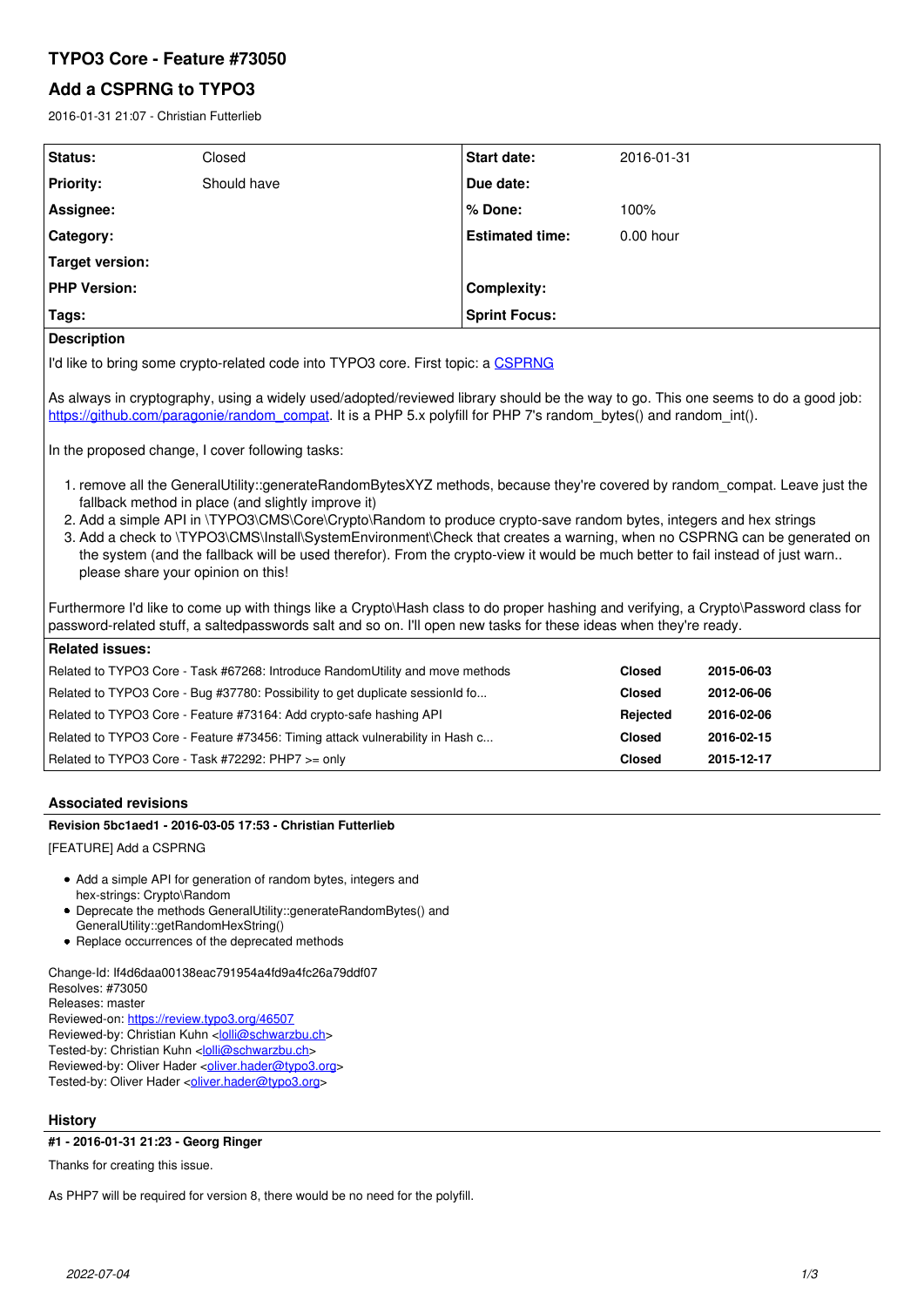# **#2 - 2016-01-31 21:33 - Christian Futterlieb**

Great you mentioned that, I was just about pushing the stuff to gerrit ;-)

What about version 7.6? I'd like to have a good CSPRNG in there too.. So, how should I proceed? Because: in PHP7 it's just creating the Crypto\Random class and changing GeneralUtility accordingly. But with PHP<7 there comes in some additional code and the system env check. Should I open a new issue for TYPO3 7.6 though?

#### **#3 - 2016-02-05 19:04 - Gerrit Code Review**

*- Status changed from New to Under Review*

Patch set 1 for branch **master** of project **Packages/TYPO3.CMS** has been pushed to the review server. It is available at <https://review.typo3.org/46507>

### **#4 - 2016-02-05 19:14 - Christian Futterlieb**

Hi

I just pushed the change for master. To get the CSPRNG into 7.6 LTS, the changes would be very different to these in the proposed one:

- No deprecation
- Leaving in a (unsafe) fallback
- According tests
- Adding system check (warn when the CSPRNG is not available on the system)
- Adding the polyfill

Can these things be covered by 'backporting' the change to 7.6? Or do I have to add a separate change? Any statements from anybody, please?

#### **#5 - 2016-02-10 18:21 - Gerrit Code Review**

Patch set 2 for branch **master** of project **Packages/TYPO3.CMS** has been pushed to the review server. It is available at <https://review.typo3.org/46507>

#### **#6 - 2016-02-11 18:46 - Gerrit Code Review**

Patch set 3 for branch **master** of project **Packages/TYPO3.CMS** has been pushed to the review server. It is available at <https://review.typo3.org/46507>

### **#7 - 2016-02-15 15:36 - Helmut Hummel**

Christian Futterlieb wrote:

What about version 7.6? I'd like to have a good CSPRNG in there too..

Seriously: What exactly is wrong with the current Random methods in 7.6?

#### **#8 - 2016-02-15 17:40 - Christian Futterlieb**

Helmut Hummel wrote:

Seriously: What exactly is wrong with the current Random methods in 7.6?

Glad you asked that, nobody else did.. The key part is that it is not **crypto-save**, say: unusable for cryptographic applications (like a login system). At the moment there are some problems in GeneralUtility::generateRandomBytes(), imo:

- 1. preferrably uses openssl\_random\_pseudo\_bytes() (which can fail to produce secure data):
	- without checking 2nd parameter
	- o without checking for PHP versions, that contain this bug: <https://bugs.php.net/bug.php?id=70014>
- 2. uses mcrypt\_create\_iv() (which can fail to produce secure data), see <https://bugs.php.net/bug.php?id=52523>,
- <https://bugs.php.net/bug.php?id=55169>
- 3. uses a silent fallback without further noticing anybody

As a consequence of this, TYPO3 cannot be treated as save (from a cryptographic view) by default. Sure, one is able to configure his system to make TYPO3 produce secure data, but this needs knowledge of core-internals.

Therefor, my proposal is to implement:

- 1. a 'real' CSPRNG (with random\_bytes() for PHP>=7 and [random\\_compat](https://github.com/paragonie/random_compat) polyfill for the rest). Like this we have the advantage of code written by cryptographers and an api for everybody inside TYPO3
- 2. the secure hashing API, see [#73164](https://forge.typo3.org/issues/73164)

# **#9 - 2016-02-15 18:01 - Christian Futterlieb**